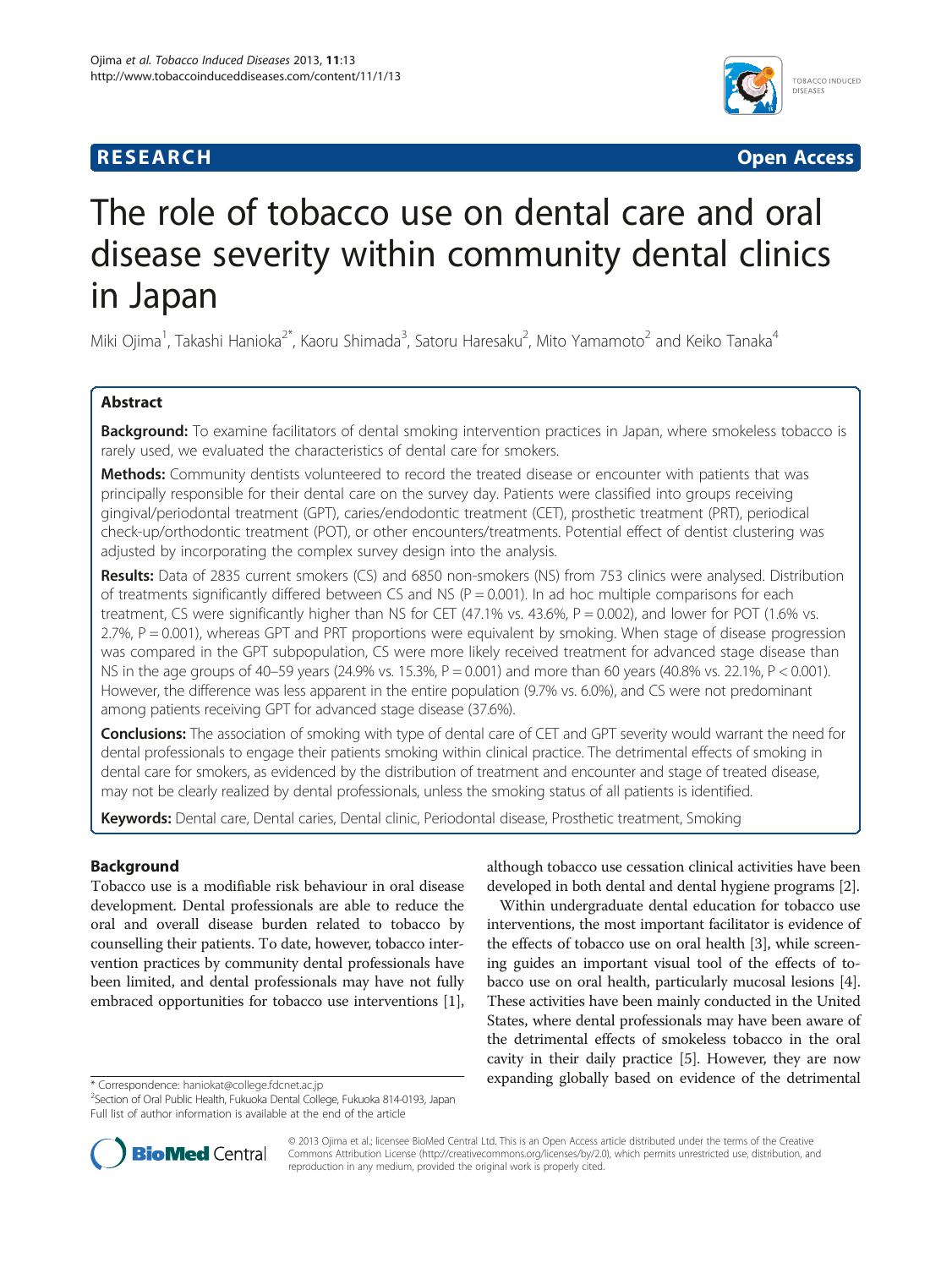effects of smokeless tobacco in the United States and European countries [\[6,7](#page-6-0)] and in Central Asia [\[8,9\]](#page-6-0).

Numerous epidemiological studies have shown the detrimental effects of smoking on oral health. The Surgeon General Report in 2004 summarized evidence regarding causality of the association between smoking and oral health [[10\]](#page-6-0). Evidence is sufficient to infer a causal relationship with smoking for cancers of the oral cavity and pharynx, and periodontitis. Evidence is suggestive but not sufficient to infer a causal relationship between smoking and root-surface caries and between maternal smoking and oral clefts. Furthermore, smokers have more missing teeth than non-smokers [\[11](#page-6-0)]. Dentist awareness of evidence for the detrimental effects of smoking during actual dental practice may promote smoking cessation activity.

Characterization of dental care for smokers is likely an important factor in determining whether community dentists can actively participate in smoking cessation interventions in countries in which smokeless tobacco has rarely been used. Because smokers appear to experience dental disease more frequently than non-smokers, smokers were more likely to have more perceived dental needs compared with non-smokers [\[12\]](#page-6-0). However, smokers are less likely to report dental visits than nonsmokers [[13](#page-6-0)]. These contradictory findings hinder the evaluation of the characteristics of dental care for smokers in community dental clinics. To our knowledge, no study has compared dental care between smokers and nonsmokers in community dental clinics. The aim of present study was to clarify the characteristic of dental care of smokers in community dental clinics Japan.

# Methods

# Study design

To examine the characteristics of dental care for smokers in community dental clinics, 1022 dentists were randomly selected from among general practitioner members of the Japan Dental Association. Each dentist was notified by mail prior to sending the survey. Dentists were provided with a survey form for data collection, a cover letter outlining instructions on how to complete the survey, and an addressed return envelope for returning the completed survey. The patient survey was conducted by each dentist on a designated day in February 2008. Non-respondents were asked to complete an identical survey in May or July 2008. Patients aged ≥20 years who received dental care from the dentist on the designated day were informed of the study protocol and asked by their dentist about their willingness to participate. The study protocol was approved by the Ethical Committee of Fukuoka Dental College (Ethics Approval no. 115).

#### Treated dental disease or patient encounters

Dental care can be determined by examining treated diseases and patient encounters. Community dentists were asked to report on treated diseases and patient encounters on the survey day using a questionnaire that was identical to the Dental Clinic Questionnaire of the Patient Survey conducted in October 2005 by the Ministry of Health, Labour and Welfare of Japan [\[14\]](#page-6-0), except for the items regarding smoking status. The treated diseases and encounters were presented as specific codes that are commonly used to describe dental diseases in the universal health insurance system in Japan.

Dentists were instructed to select one treated disease or encounter per patient that was principally responsible for the specific dental care on the survey day from a list consisting of 15 items in the questionnaire (Table [1](#page-2-0)). For example, periodontal disease progression was presented as  $P_1$ ,  $P_2$  and  $P_3$ , representing mild, moderate and severe periodontal disease, respectively. These codes were determined in accordance with the degree of alveolar bone resorption, probing pocket depth and tooth mobility, and are routinely used by community dentists in the universal health insurance system of Japan. Since subgroup analysis requires a sufficient number of patients in each category, the 15 original items were classified into 5 category groups to allow the estimation of characteristics of dental care for smokers, namely gingival/ periodontal treatment (GPT), caries/endodontic treatment (CET), prosthetic treatment (PRT), periodical check-up/orthodontic treatment (POT), and other encounters/treatments (OET).

#### Determination of smoking status

The smoking status of patients was determined using a self-administered questionnaire and defined as follows: 1) 'current smoker', an individual who currently smokes and has smoked >100 cigarettes in his/her lifetime; 2) 'former smoker', an individual who has previously smoked >100 cigarettes, but does not currently smoke; and 3) 'non-smoker', an individual who has never smoked or who has smoked ≤100 cigarettes. The use of oral/ smokeless tobacco was not assessed in this study because this type of tobacco is rarely used or sold in Japan, and was accordingly expected to have little impact on dental care among our study patients.

#### Statistical analyses

The sampling strategy of dental patients consisted of two steps: selection of community dentists, and survey by each dentist of his or her individual patients. Under this complex survey design, community dentists were established as the primary sampling unit of the stratum in the analyses. Former smokers were excluded from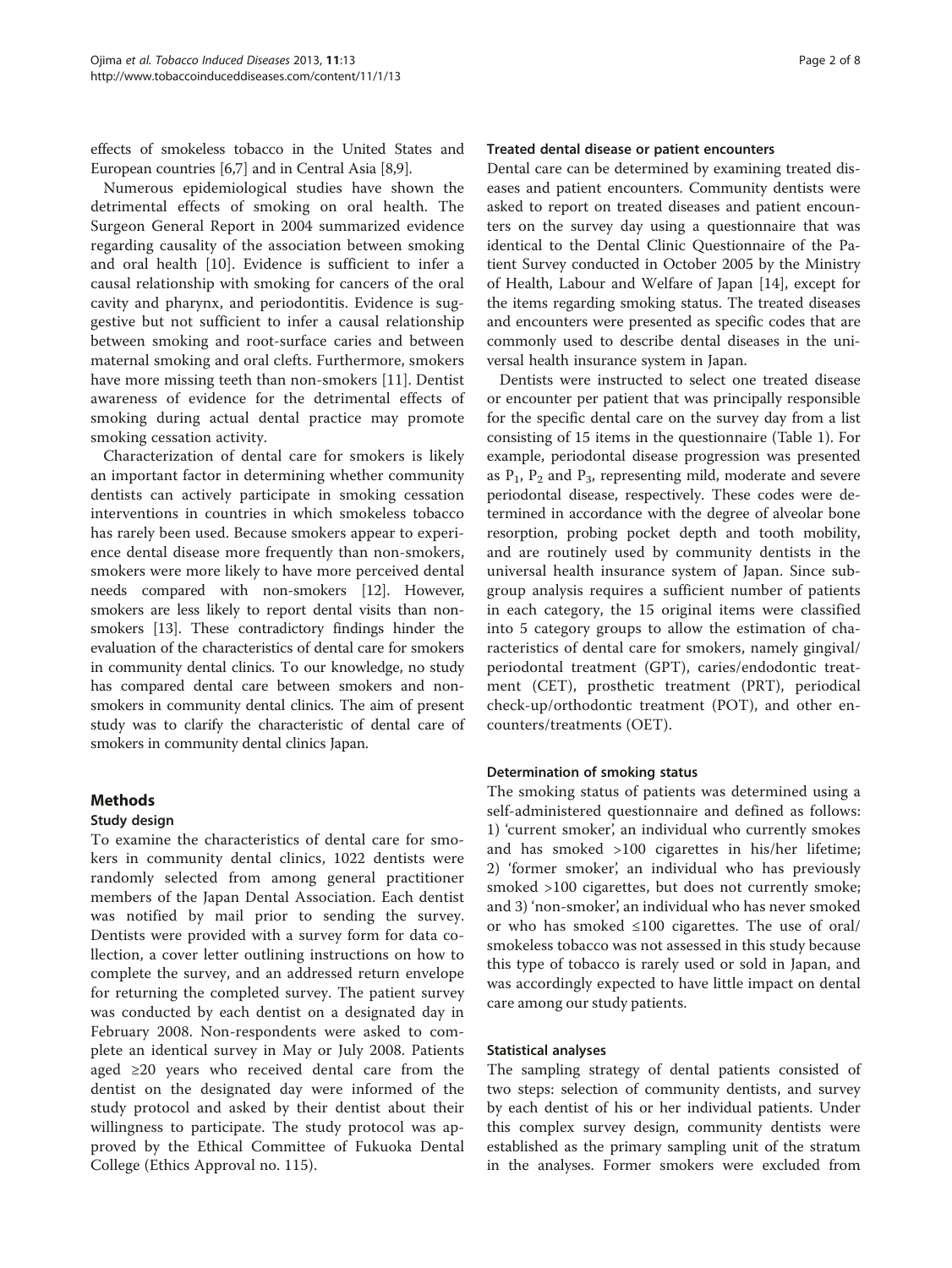<span id="page-2-0"></span>

| Table 1 Summarization of items for treated diseases and encounters |  |
|--------------------------------------------------------------------|--|
|--------------------------------------------------------------------|--|

| Category used for analysis                      |                   | Treated disease and encounter recorded in the questionnaire a) |  |  |
|-------------------------------------------------|-------------------|----------------------------------------------------------------|--|--|
| Gum/periodontal treatment (GPT)                 | Early stage b)    | Gingivitis                                                     |  |  |
|                                                 |                   | Mild to moderate periodontal disease <sup>c)</sup>             |  |  |
|                                                 | Advanced stage b) | Severe periodontal disease <sup>c)</sup>                       |  |  |
| Caries/endodontic treatment (CET)               | Early stage b)    | Dental caries                                                  |  |  |
|                                                 | Advanced stage b) | Inflammation of dental pulp                                    |  |  |
|                                                 |                   | Apical periodontitis                                           |  |  |
|                                                 |                   | Periapical abscess and radicular cyst                          |  |  |
| Prosthetic treatment (PRT)                      |                   | Prosthetic treatment                                           |  |  |
| Periodical check-up/orthodontic treatment (POT) |                   | Dental examination d)                                          |  |  |
|                                                 |                   | Orthodontic treatment                                          |  |  |
| Other encounters/treatments (OET)               |                   | Other periodontal diseases <sup>e)</sup>                       |  |  |
|                                                 |                   | Other disorders of teeth and supporting structures             |  |  |
|                                                 |                   | Other diseases of the oral region, salivary glands and jaws    |  |  |
|                                                 |                   | Stomatitis and related lesions                                 |  |  |
|                                                 |                   | Dental injuries                                                |  |  |

<sup>a)</sup> Items were recorded in the questionnaire on the survey day into five categories for analysis.<br><sup>b)</sup> This category was used for analysis to compare the distribution of levels of treated diseases within the GPT and CET These codes were adopted according to levels of alveolar bone resorption, probing pocket depth and tooth mobility, and are used by general dentists in the

universal health insurance system of Japan.<br> $\sigma^{d}$  This category is mainly applicable to health check-ups.

e) This category is mainly applicable to pericoronitis and gingival abscess.

analysis, since interpretation of the potential effects of former exposure to tobacco smoking would be difficult.

Analyses were conducted in two phases (Figure [1](#page-3-0)). Distribution of the five groups of treated disease and encounters was compared for smoking status by constructing a  $5 \times 2$  contingency table using the chi-square test (Phase 1) analysis). When a significant difference was detected, five  $2 \times 2$  contingency tables were constructed to test which group(s) of treated disease and encounter significantly contributed to the difference using the chi-square test. For this analysis, the significance level was shared at  $P < 0.01$ by the Bonferroni correction, since comparison was repeated five times.

In accordance with the level of progression of treated disease, the GPT and CET patients were further divided into two subgroups during the phase 2 analysis (Table 1). The distribution of smoking status in the GPT and CET subpopulations was tested according to progression of the treated disease (Figure [1](#page-3-0)). Logistic regression models were constructed for analysis of the GPT and CET subpopulations. In the GPT model, dependent variables were defined in a binary fashion, namely patients treated for early stage disease (gingivitis and mild and moderate periodontal diseases) = 0, and those treated for advanced stage disease (severe periodontal disease) = 1; and in the CET model, patients who were treated for early stage disease (dental caries) = 0, and those treated for advanced stage disease (inflammation of dental pulp, apical periodontitis, periapical abscess, and radicular cyst) = 1. When a significant interaction of smoking with gender or age group (20–39 years, 40–59 years and ≥60 years) was detected, the effect of smoking on the stage of treated disease was examined by constructing models stratified by gender/age groups. Adjusted odds ratios (ORs) and 95% confidence intervals (95% CI) were calculated according to smoking status and the stage of treated disease by adjusting for gender/age groups.

The potential effect of dentist clustering was adjusted for using statistical software (IBM SPSS Complex Samples 20.0, IBM Corp., New York, NY, USA). Significance level was set at  $P < 0.05$ , except for the tests of multiple comparisons ( $P < 0.01$ ).

# Results

Of the 1,022 dentists that were mailed, 753 (73.7%) responded to the survey. These dentists provided records for 14,187 patients, while those of 2,912 were excluded because of incomplete information. Smoking rate was measured at 25.1% (2,835/11,275). Former smokers  $(n = 1,590)$  were not included in the analyses. Finally, the data of 2,835 current smokers and 6,850 non-smokers were used to evaluate characteristics of dental care for smokers vs. non-smokers in community dental settings in Japan (Table [2](#page-3-0)).

Table [3,](#page-4-0) depicts the distribution of treated diseases and encounters by smoking status in the phase 1 analysis. CET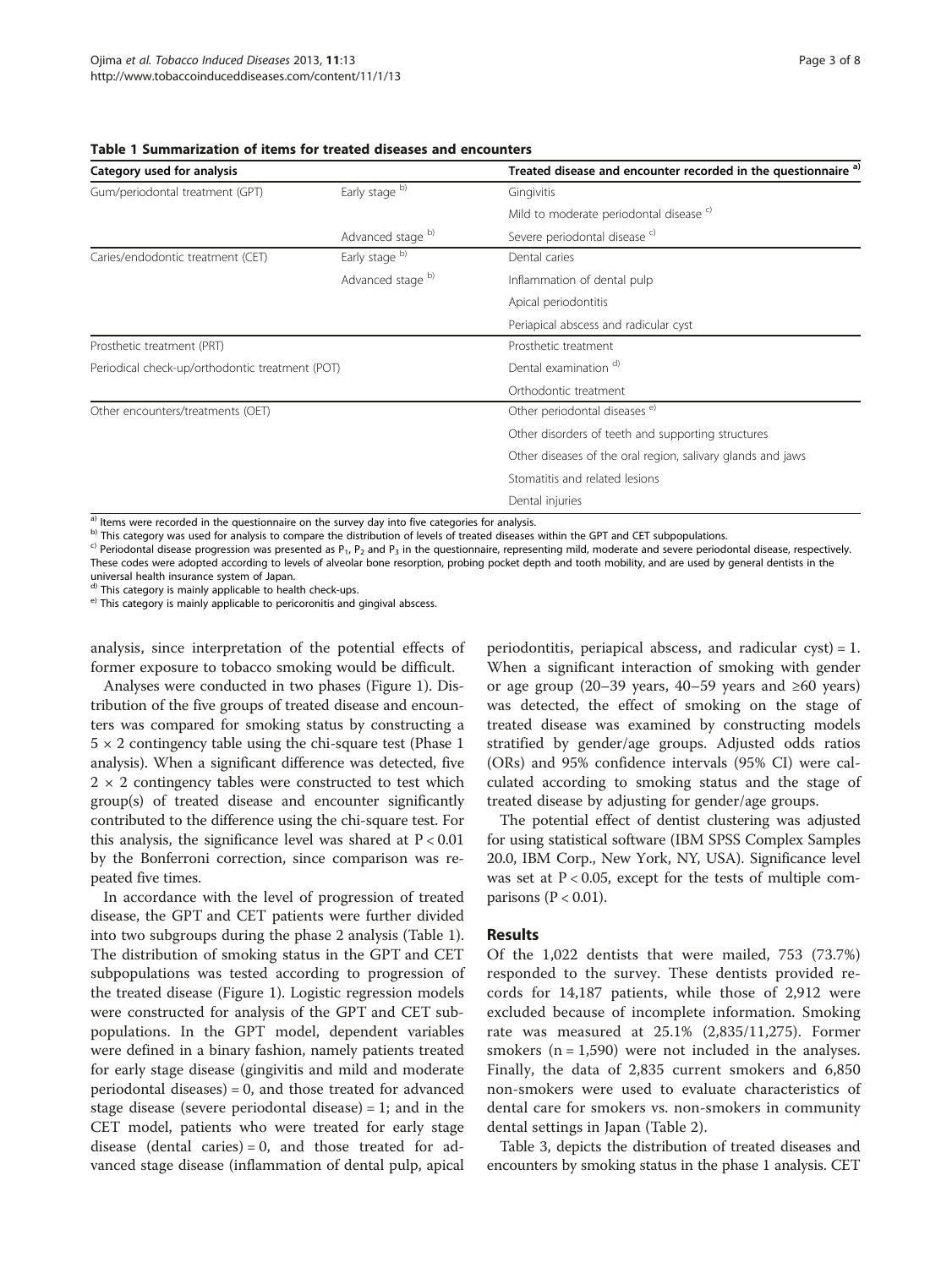<span id="page-3-0"></span>

accounted for nearly half of treatments and encounters (44.6%), followed by GPT (28.4%) and PRT (19.9%). The overall distribution of the five groups significantly differed by smoking  $(P = 0.001)$ . The ad hoc test for each group showed significant difference in CET ( $P = 0.002$ ) and POT  $(P = 0.001)$  by smoking, with current smokers more likely received CET than non-smokers and less likely to receive POT, though the differences were relatively small (47.1% vs. 43.6% and 1.6% vs. 2.7%, respectively). In contrast, proportions of GPT, PRT and OET was almost equivalent

Table 2 Number of non-smokers and current smokers by gender and age groups

| <b>Factor and category</b> | <b>Number of patients</b> |                        |       |  |  |
|----------------------------|---------------------------|------------------------|-------|--|--|
|                            | <b>Non-smokers</b>        | <b>Current smokers</b> | Total |  |  |
| Gender                     |                           |                        |       |  |  |
| Male                       | 1621                      | 1944                   | 3565  |  |  |
| Female                     | 5229                      | 891                    | 6120  |  |  |
| Age group (years)          |                           |                        |       |  |  |
| $20 - 39$                  | 1425                      | 889                    | 2314  |  |  |
| $40 - 59$                  | 2055                      | 1122                   | 3177  |  |  |
| $\geq 60$                  | 3370                      | 824                    | 4194  |  |  |
| Total                      | 6850                      | 2835                   | 9685  |  |  |

Former smokers ( $n = 1590$ ) were not included in the analysis.

between portions of GPT, PRT and OET was almost equivalent between non-smokers and current smokers (28.8% vs. 27.7%, 20.3% vs. 19.0%, and 4.6% vs. 4.7%, respectively).

In phase 2 of the analysis for the GPT subpopulation, the participants age was identified as a significant factor  $(P = 0.005)$ . Ad hoc analyses were then performed in the models stratified by age, at 20–39 years, 40–59 years, and more than 60 years (Table [4\)](#page-4-0), while the number of patients increased with age  $(n = 489, 958,$  and 1,308, respectively). While the proportion of advanced stage disease in current smokers and non-smokers (4.1% vs. 4.4%) was similar in the younger age group, current smokers in the older two groups were more likely to receive treatment for advanced stage disease than non-smokers (24.9% vs. 15.3% and 40.8% vs. 22.1%). These differences were significant, with ORs adjusted for gender in the two older age groups of 1.67 (95% CI: 1.10–2.56, P = 0.001) and 2.25 (95% CI: 1.62–3.11, P <0.001). When the proportion was compared based on the entire patient population aged more than 40 years, GPT for advanced stage disease accounted for 6.0% (324/5,425) of non-smokers and 9.7% (195/1,946) of current smokers. Current smokers were not predominant among patients treated with advanced stage disease, at 48.3% and 31.9% in the 40–59 and older than 60 years age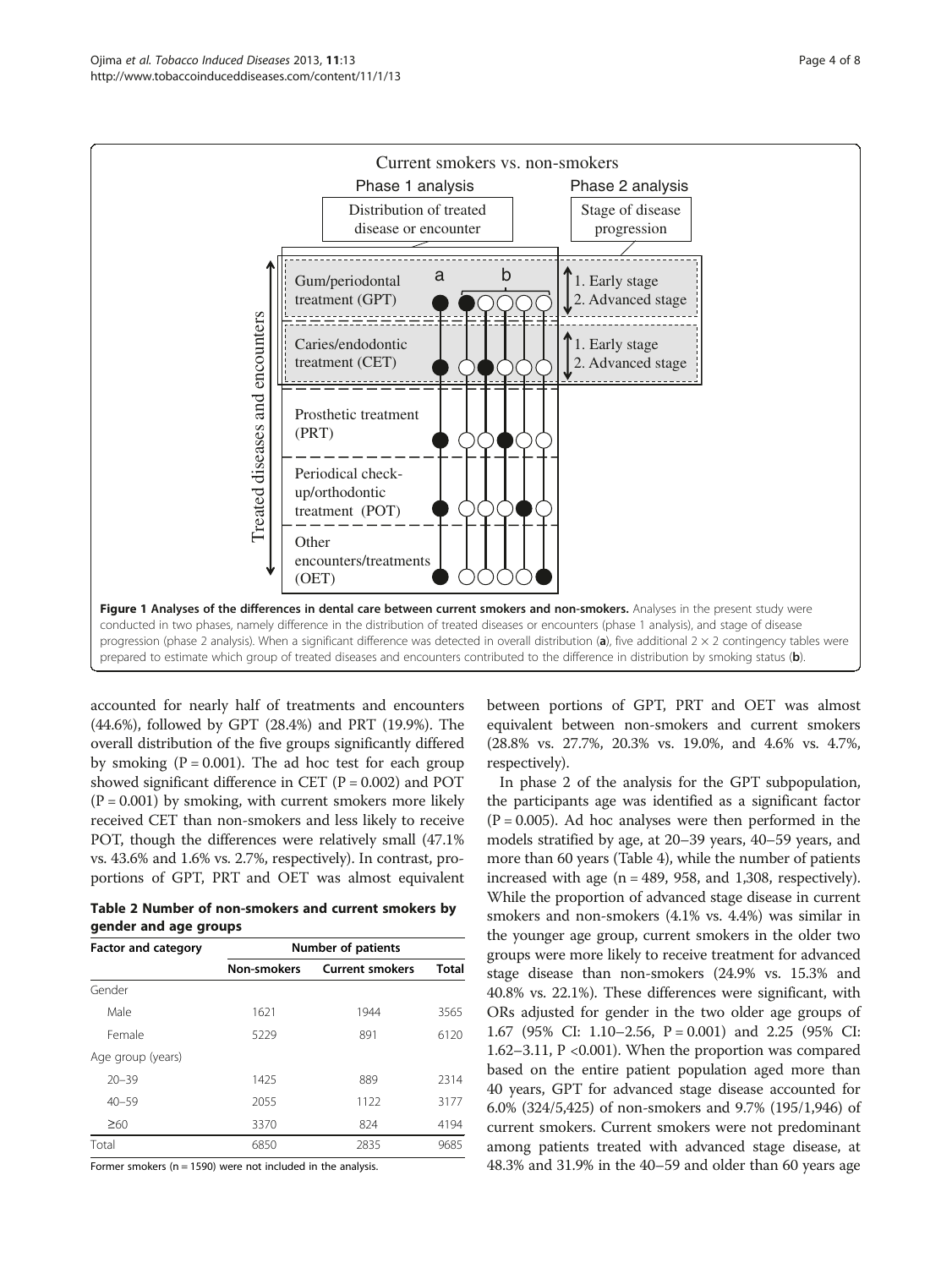<span id="page-4-0"></span>

| Group according to treated disease               | Total % (n) | Smoking status    | P-value               |                          |              |
|--------------------------------------------------|-------------|-------------------|-----------------------|--------------------------|--------------|
| and encounter                                    |             | Non-smokers % (n) | Current smokers % (n) | All groups <sup>a)</sup> | Per group b) |
| Gum/periodontal treatment (GPT)                  | 28.4 (2755) | 28.8 (1971)       | 27.7 (784)            | 0.001                    | 0.299        |
| Caries/endodontic treatment (CET)                | 44.6 (4324) | 43.6 (2988)       | 47.1 (1336)           |                          | 0.002        |
| Prosthetic treatment (PRT)                       | 19.9 (1929) | 20.3 (1389)       | 19.0 (540)            |                          | 0.155        |
| Periodical check-up/ orthodontic treatment (POT) | 2.4(230)    | 2.7(187)          | 1.6 (43)              |                          | 0.001        |
| Other encounters/treatments (OET)                | 4.6(447)    | 4.6(315)          | 4.7 (132)             |                          | 0.902        |
| Total                                            | 100 (9685)  | 100 (6850)        | 100 (2835)            |                          |              |

a) Chi-square test for all groups.<br><sup>b)</sup> Chi-square test for each group. Five 2 × 2 contingency tables were prepared to test differences in distribution by smoking. Since comparison was repeated five times, significance level in this series was adjusted by Bonferroni correction, made by multiplying each p-value by 5. For convenience of interpretation, significance level was retained at P < 0.05 throughout this table.

groups, respectively, and 37.6% for all patients aged 40 years or more (data not shown).

In the analysis to test the distribution of CET level by smoking status (Table [5\)](#page-5-0), interactions with gender and age groups were not significant. Current smokers were more likely to receive treatment for advanced stage disease than non-smokers (54.1% vs. 49.2%), and the difference was significant, with an OR adjusted for age and gender of 1.39 (95% CI: 1.19–1.62, P < 0.001).

# **Discussion**

In this study, we compared treated diseases and encounters among individual patients in community dental clinics, and found that dental care for current smokers and non-smokers in this setting differed. Current smokers were significantly higher than non-smokers in distribution for CET, and lower for POT, and more likely received GPT for advanced stage disease than non-smokers in older age groups. Our hypothesis was that community dentists in countries in which smokeless tobacco products are rarely used may not realize the detrimental effects of smoking. Therefore, the principal concept to discuss the results should be focused on the characteristic of dental care provided for current smokers. Consideration should be given to health behaviour, particularly less frequent visits to the dentist, although unmet needs of dental treatment were beyond the scope of the present survey.

Our results showed that current smokers were more likely to receive CET and less likely to receive POT than non-smokers. This trend likely reflects the less effective oral hygiene behaviours of smokers [\[15\]](#page-6-0) and their less frequent visits to dentists [\[9\]](#page-6-0), respectively. However, since the differences in distribution between non-smokers vs. current smokers were relatively small, community dentists may not realize the significance of these differences in routine clinical settings.

| Table 4 Proportion of patients treated in the advanced stage of gingival/periodontal disease progression |  |  |  |  |  |
|----------------------------------------------------------------------------------------------------------|--|--|--|--|--|
|----------------------------------------------------------------------------------------------------------|--|--|--|--|--|

| Age group <sup>a)</sup> (n) |                       | Stage of treated disease            | Proportion of                    | Adjusted odds ratio <sup>e)</sup> |
|-----------------------------|-----------------------|-------------------------------------|----------------------------------|-----------------------------------|
| smoking status              | Early stage b) (n, %) | Advanced stage <sup>c)</sup> (n, %) | advanced stage <sup>d)</sup> (%) | (95% CI)                          |
| 20-39 years (489)           |                       |                                     |                                  |                                   |
| Non-smokers                 | 305(65.2)             | 14(66.7)                            | 4.4                              | 1.00 (Reference)                  |
| Current smokers             | 163 (34.8)            | 7(33.3)                             | 4.1                              | $0.81(0.30 - 2.19)$               |
| Total                       | 468 (100)             | 21 (100)                            |                                  |                                   |
| 40-59 years (958)           |                       |                                     |                                  |                                   |
| Non-smokers                 | 516 (66.3)            | 93 (51.7)                           | 15.3                             | 1.00 (Reference)                  |
| Current smokers             | 262 (33.7)            | 87 (48.3)                           | 24.9                             | $1.67(1.10 - 2.56)$               |
| Total                       | 778 (100)             | 180 (100)                           |                                  |                                   |
| $\geq$ 60 years (1308)      |                       |                                     |                                  |                                   |
| Non-smokers                 | 812 (83.8)            | 231 (68.1)                          | 22.1                             | 1.00 (Reference)                  |
| Current smokers             | 157 (16.2)            | 108 (31.9)                          | 40.8                             | $2.25(1.62 - 3.11)$               |
| Total                       | 969 (100)             | 339 (100)                           |                                  |                                   |

<sup>a)</sup> Because of significant interaction with age group ( $P = 0.005$ ), logistic regression analysis was performed in three models stratified by age group.<br><sup>b)</sup> Patients treated for gingivitis and mild to moderate periodonta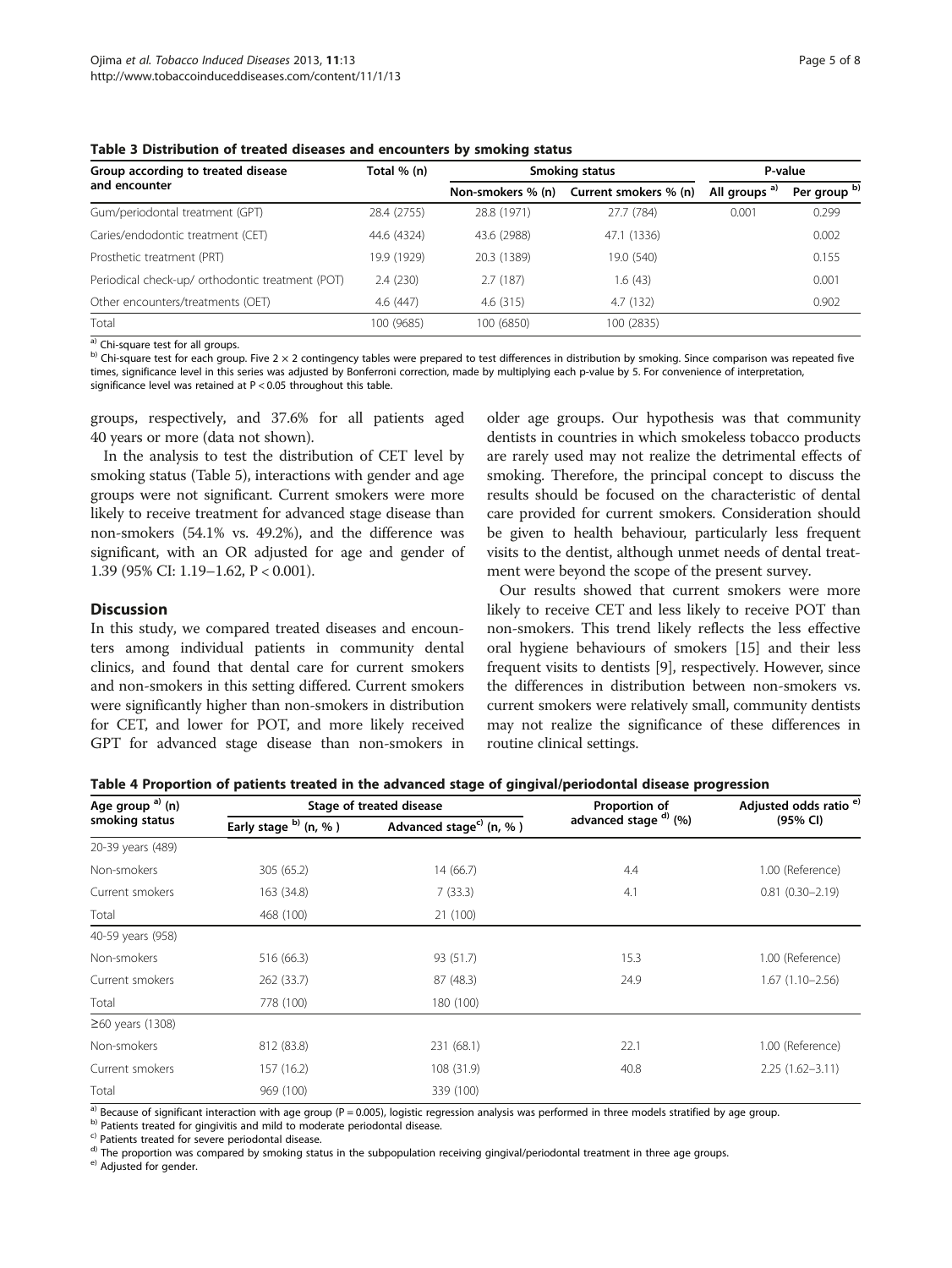| Smoking status  | Stage of treated disease |                       | Proportion of                    | Adjusted odds ratio <sup>d)</sup> |  |
|-----------------|--------------------------|-----------------------|----------------------------------|-----------------------------------|--|
|                 | Early stage $a)$ (n)     | Advanced stage b) (n) | advanced stage <sup>c)</sup> (%) | (95% CI)                          |  |
| Non-smokers     | 519                      | 1469                  | 49.2                             | 1.00 (Reference)                  |  |
| Current smokers | 613                      |                       | 54.                              | $1.39(1.19 - 1.62)$               |  |

<span id="page-5-0"></span>

|  |  |  | Table 5 Proportion of patients treated in the advanced stage of caries/endodontic disease progression |  |  |
|--|--|--|-------------------------------------------------------------------------------------------------------|--|--|
|--|--|--|-------------------------------------------------------------------------------------------------------|--|--|

(a) Patients treated for dental caries.<br>
b) Patients treated for inflammation of the dental pulp, apical periodontitis, periapical abscess, and radicular cyst.<br>
c) The proportion was compared by smoking status in the subp

Unexpectedly, we found that the distribution of GPT and PRT between current smokers and non-smokers was similar. If the effects of smoking on periodontal disease [[16](#page-6-0)] and early tooth loss [\[17,18](#page-6-0)] in the Japanese population are directly reflected in dental care, proportions of GPT and PRT in current smokers would be higher than those in non-smokers. Again, the less frequent visits by smokers [\[13\]](#page-6-0) may be responsible for the similarity in proportions of GPT and PRT between current smokers and non-smokers. Because gingival bleeding is suppressed in smokers [\[19\]](#page-7-0), smokers who were less likely aware of periodontal disease may less likely to visit dentists than nonsmokers. Alternatively, certain cases receiving PRT would be attributable to a severe form of periodontal disease. Community dentists may not realize the detrimental effects of smoking from the distribution of treated diseases.

The characteristics of dental care for smokers due to the detrimental effect of smoking may be reflected within the GPT subpopulation, in which the proportions of treatment for advanced stage disease in the two older age groups were 15.3% vs. 24.9% and 22.1% vs. 40.8% for non-smokers vs. current smokers. Dental professionals may not recognize the detrimental effect of smoking since non-smokers were still dominant among patients receiving GPT for advanced stage disease, at 62.4% of patients aged more than 40 years, albeit that former smokers were excluded from analysis.

The characteristics of GPT in smokers may be less apparent when the proportion is compared among the entire patient population, 6.0% vs. 9.7%. The finding would be more clearly reflected in the practice of periodontists, who primarily treat periodontal patients. Among the 5,879 dentists who responded to the nationwide survey in 2009 (response rate, 59%), the ratio of dentists who reported items regarding smoking history in the medical questionnaire and who routinely asked about smoking status was about 30% for both; and although 90% agreed that dentists should advise their patients to quit smoking, only 20% actually do so [\[20\]](#page-7-0). Thus, community dentists may be unaware of the smoking status of their patients, and may not recognize the detrimental effect of smoking during GPT.

The deterioration of untreated dental caries often involves more severe destruction of tooth structure, which

may require endodontic-related treatment. Smokers may be more likely to be treated for advanced stages of disease of the tooth structure, but this may also reflect the less frequent visits to dentists made by smokers [[13](#page-6-0)]. However, the frequent need for CET in smokers is in part likely a reflection of the detrimental effects of smoking. The Surgeon General Report in 2004 concluded that evidence to infer the presence or absence of a causal relationship of smoking with coronal dental caries is insufficient [\[10\]](#page-6-0), and the evidence that is available was based on epidemiological studies which did not address possible confounders, and inconclusive findings of salivary alteration. In other studies that controlled for possible confounders, however, dental caries were significantly and independently associated with smoking [[21](#page-7-0)-[25](#page-7-0)]. A cohort study design may allow the inference of causality [\[21\]](#page-7-0), and the effects of exposure to tobacco contents on the growth and metabolism of Streptococcus mutans [\[26\]](#page-7-0) and on the expansion of the dental caries area [\[27](#page-7-0)] may suggest biological plausibility. A mechanism which acts via this cariogenic microorganism is conceivable, since the effects of tobacco use on periodontal microorganisms [\[28,29\]](#page-7-0) has been recently added to the list of potential causal pathways [\[30](#page-7-0)]. These reports invite further studies to examine whether the potential effect of smoking on tooth structure may influence oral health inequalities.

Although current smokers experience tooth loss more frequently than non-smokers [[17,18](#page-6-0)[,31\]](#page-7-0), the proportion of prosthetic treatments between smokers and non-smokers in the present study was equivalent. The significant association of smoking with increased risk of prosthetic dental restorations was independent of sociodemographic characteristics, including education and income [\[32\]](#page-7-0). Our findings regarding CET and GPT for advanced stage disease in these subpopulations likely warrants further study regarding the intensity of PRT. Studies of Japanese workers revealed that current smokers were more likely to incur higher dental care costs than never or former smokers [[33](#page-7-0)]. The increased proportion of patients receiving care for advanced stage conditions in the CET and GPT subgroups suggests the need for more intensive treatment in smokers than non-smokers.

Several limitations of our study warrant mention. First, a relatively high proportion of patients (20%) was excluded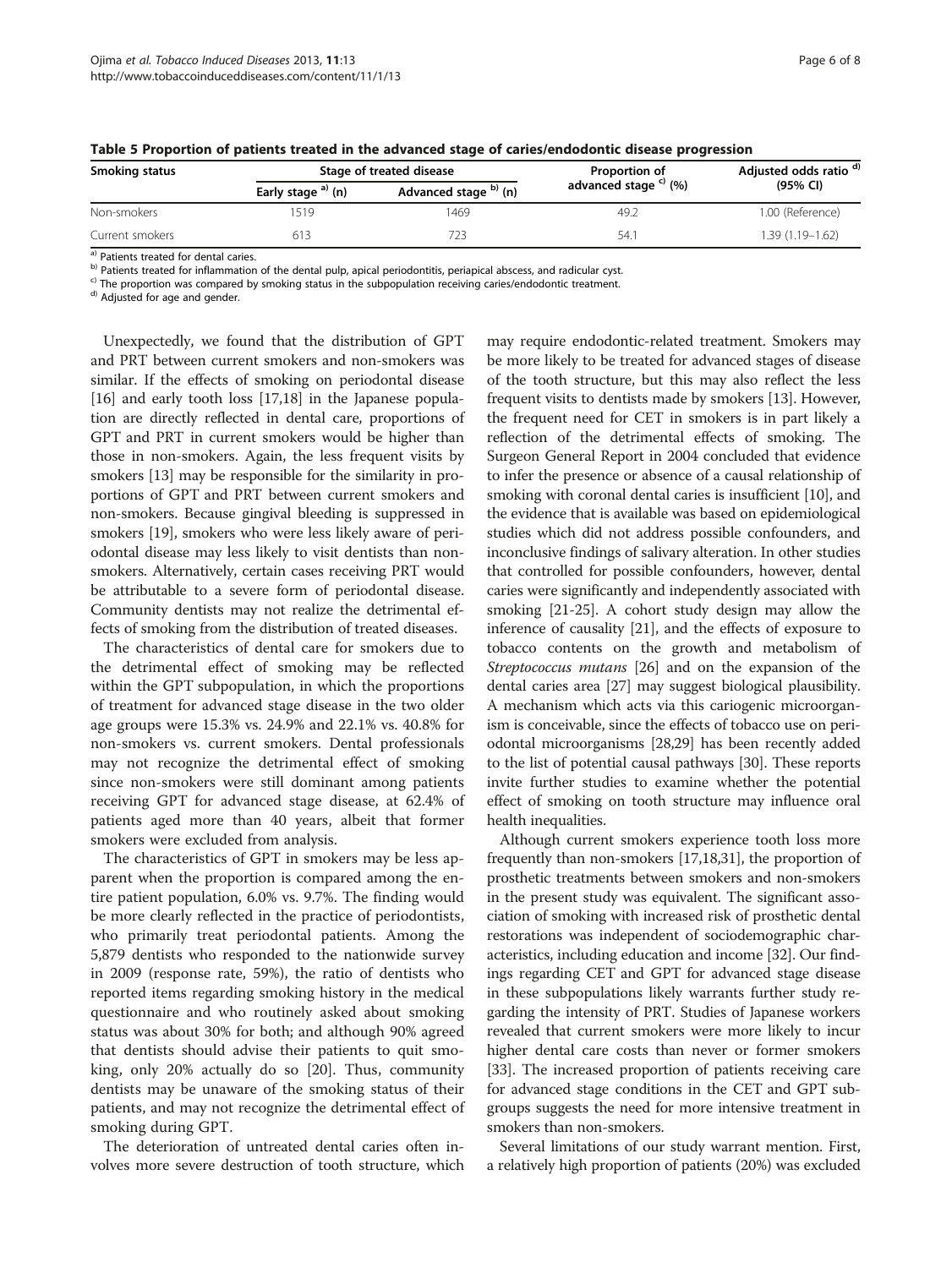<span id="page-6-0"></span>due to incomplete data. However, the smoking rate among the excluded patients was similar to that of the included patients (24.3% vs. 25.1%; data not shown), suggesting that bias caused by the exclusion of data would be limited with respect to smoking. Second, there is no information about diagnosis and socioeconomic status in the present study. Since we looked into treatments rendered by the questionnaire, it is thus difficult to draw concrete conclusions about the exact diagnosis and prognosis. It is possible that there is significant unmeasured confounding by socioeconomic status. These variables should be included to compare diagnosis and prognosis between current smokers and non-smokers in community dental clinics. Third, the survey was conducted on a single day and may have been influenced by daily variations due to weather conditions or weekly periodicity. Any effect of this single-day sampling on the representativeness of dental patients might have been small, however, given that patient distribution for gender and age was similar to that in a patient survey conducted by the Japanese Ministry of Health, Labour and Welfare in October 2005.

# Conclusions

The association of smoking with type of dental care of CET and GPT severity would warrant the need for dental professionals to engage their patients smoking within clinical practice. The detrimental effects of smoking in dental care for smokers regarding the distribution of treatments and encounters and stage of disease at the time of treatment might not be clearly realized by dental professionals unless smoking status of all patients is identified.

# Consent

Written informed consent by filling out the questionnaire was obtained from the patient for the publication of this report.

#### Abbreviations

GPT: Gingival/periodontal treatment; CET: Caries/endodontic treatment; PRT: Prosthetic treatment; POT: Periodical check-up/orthodontic treatment; OET: Other encounters/treatments; OR: Odds ratio.

#### Competing interests

The authors declare that they have no competing interests.

#### Authors' contributions

MO analyzed the data and interpreted the results of periodontal treatment. TH organized the survey and prepared the manuscript. KS advised on the statistical analyses. SH interpreted the results of prosthetic treatment. MY conducted a behavioral interpretation of the interaction between dental professionals and smokers. KT interpreted the results of dental caries. All authors approved the final version of the manuscript.

#### Acknowledgements

The authors thank the Japan Dental Association for their support in the recruitment of participants for this study. TH is supported by the Cancer Research and Development Fund from the National Cancer Centre and the JSPS KAKENHI Grant Number 24593182.

#### Author details

<sup>1</sup>Department of Preventive Dentistry, Graduate School of Dentistry, Osaka University, Suita, Osaka 565-0871, Japan. <sup>2</sup> Section of Oral Public Health, Fukuoka Dental College, Fukuoka 814-0193, Japan. <sup>3</sup>Section of Medical Statistics, Department of Preventive and Public Health Dentistry, Fukuoka Dental College, Fukuoka 814-0193, Japan. <sup>4</sup>Department of Preventive Medicine and Public Health, Faculty of Medicine, Fukuoka University, Fukuoka 814-0180, Japan.

#### Received: 25 May 2013 Accepted: 16 June 2013 Published: 21 June 2013

# References

- 1. Hanioka T, Ojima M, Kawaguchi Y, Hirata Y, Ogawa H, Mochizuki Y: Tobacco interventions by dentists and dental hygienists. Jpn Dent Sci Rev 2013, 49:47–56.
- 2. Weaver RG, Whittaker L, Valachovic RW, Broom A: Tobacco control and prevention effort in dental education. J Dent Educ 2002, 66:426–429.
- 3. Barker GJ, Williams KB: Tobacco use cessation activities in U.S. dental and dental hygiene student clinics. J Dent Educ 1999, 63:828-833.
- 4. Mecklenburg RE, Christen AG, Gerbert B, Gift HC, Glynn TJ, Jones RB, Lindsay E, Manley MW, Severson H: Tobacco effects in the mouth. A National Cancer Institute and National Institute of Dental Research guide for health professionals. Bethesda, Md: DHHS, USPHS, NIH, NCI (NIH Publication 94–3330); 1994.
- 5. Mecklenburg R, Scotts RC: Chapter 8. Recommendations for the control of smokeless tobacco. In Smokeless tobacco or health: an international perspective, Smoking and Tobacco Control Monograph No.2; 1992:337–350. [http://cancercontrol.cancer.gov/brp/tcrb/monographs/2/m2\\_8.pdf.](http://cancercontrol.cancer.gov/brp/tcrb/monographs/2/m2_8.pdf)
- 6. Kallischnigg G, Weitkunat R, Lee PN: Systematic review of the relation between smokeless tobacco and non-neoplastic oral diseases in Europe and the United States. BMC Oral Health 2008, 8:13.
- 7. Bunnell A, Pettit N, Reddout N, Sharma K, O'Malley S, Chino M, Kingsley K: Analysis of primary risk factors for oral cancer from select US states with increasing rates. Tob Induc Dis 2010, 8:5.
- 8. Dangi J, Kinnunen TH, Zavras AI: Challenges in global improvement of oral cancer outcomes: findings from rural Northern India. Tob Induc Dis 2012, 10:5.
- 9. Khanna S: The interaction between tobacco use and oral health among tribes in central India. Tob Induc Dis 2012, 10:16.
- 10. US Department of Health and Human Services: Oral cavity and pharyngeal cancers, congenital malformations, infant mortality and child physical and cognitive development, and dental diseases. In The health consequences of smoking: A report of the Surgeon General. Atlanta, GA: U.S. Department of Health and Human Services, Centers for Disease Control and Prevention, National Center for Chronic Disease Prevention and Health Promotion, Office on Smoking and Health; 2004:63–115. 577–601, and 732–766.
- 11. Hanioka T, Ojima M, Tanaka K, Matsuo K, Sato F, Tanaka H: Causal assessment of smoking and tooth loss: a systematic review of observational studies. BMC Publ Health 2011, 11:221.
- 12. Dye BA, Morin NM, Robison V: The relationship between cigarette smoking and perceived dental treatment needs in the United States, 1988–1994. J Am Dent Assoc 2006, 137:224–234.
- 13. Drilea SK, Reid BC, Li CH, Hyman JJ, Manski RJ: Dental visits among smoking and nonsmoking US adults in 2000. Am J Health Behav 2005, 29:462–471.
- 14. Health Statistics Office, Statistics and Information Department, Minister's Secretariat, Ministry of Health, Labour and Welfare, Japan: Dental clinic questionnaire of patient survey. Tokyo; 2005. [http://www.mhlw.go.jp/english/](http://www.mhlw.go.jp/english/database/db-hss/dl/DentalClinicQuestionnaire_sps.pdf) [database/db-hss/dl/DentalClinicQuestionnaire\\_sps.pdf.](http://www.mhlw.go.jp/english/database/db-hss/dl/DentalClinicQuestionnaire_sps.pdf)
- 15. Andrews JA, Severson HH, Lichtenstein E, Gordon JS: Relationship between tobacco use and self-reported oral hygiene habits. J Am Dent Assoc 1998, 129:313–320.
- 16. Ojima M, Hanioka T, Tanaka K, Inoshita E, Aoyama H: Relationship between smoking status and periodontal conditions: findings from national databases in Japan. J Periodontal Res 2006, 41:573–579.
- 17. Hanioka T, Ojima M, Tanaka K, Aoyama H: Relationship between smoking status and tooth loss: findings from national databases in Japan. J Epidemiol 2007, 17:125–132.
- 18. Ojima M, Hanioka T, Tanaka K, Aoyama H: Cigarette smoking and tooth loss experience among young adults: a national record linkage study. BMC Publ Health 2007, 7:313.